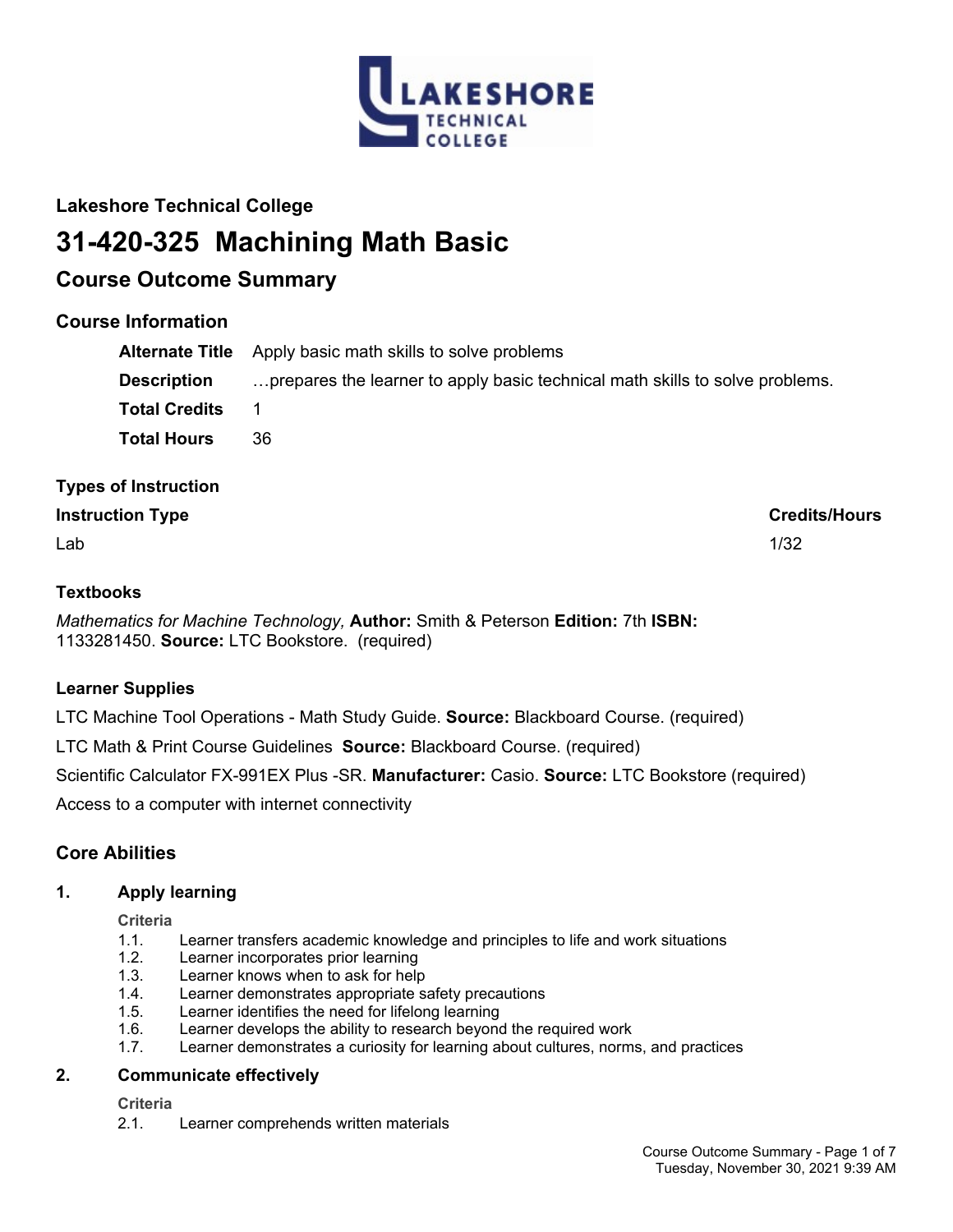- 2.2. Learner writes clearly, concisely, and accurately
- 2.3. Learner adjusts communication style in order to meet the needs of others
- 2.4. Learner demonstrates active listening skills
- 2.5. Learner uses culturally appropriate verbal and non-verbal communication methods

## **3. Demonstrate critical thinking**

**Criteria**

- 3.1. Learner determines issues that merit action
- 3.2. Learner takes initiative in the problem solving processes
- 3.3. Learner makes decisions considering alternatives and consequences
- 3.4. Learner refines action plans based on evaluation of feedback
- 3.5. Learner identifies interdependencies of world issues & events

## **4. Demonstrate responsible and professional workplace behaviors**

#### **Criteria**

- 4.1. Learner displays behavior consistent with the ethical standards within a discipline or profession<br>4.2. Learner follows policies and procedures
- Learner follows policies and procedures
- 4.3. Learner attends class as mandated by the instructor
- 4.4. Learner completes assignments on time
- 4.5. Learner exhibits academic honesty
- 4.6. Learner accepts responsibility and accountability for his/her actions
- 4.7. Learner demonstrates time management and task prioritization
- 4.8. Learner demonstrates ability to handle ambiguity and unfamiliar situations

## **5. Use mathematics effectively**

**Criteria**

- 5.1. Learner solves real world problems using mathematics
- 5.2. Learner measures accurately
- 5.3. Learner analyzes graphical information
- 5.4. Learner demonstrates an understanding of world measurements and foreign currency exchange

## **6. Work cooperatively**

**Criteria**

- 6.1. Learner contributes to a group with ideas, suggestions, and effort
- 6.2. Learner completes his/her share of tasks necessary to complete a project
- 6.3. Learner encourages team members by listening and responding appropriately to their contributions
- 6.4. Learner maintains self control
- 6.5. Learner resolves differences for the benefit of the team
- 6.6. Learner accepts constructive feedback
- 6.7. Learner effectively establishes rapport and builds situationally appropriate relationships

## **Program Outcomes**

## **1. Interpret industrial/engineering drawings**

**Summative Assessment Strategies**

1.1. WTCS TSA Scoring Guide

#### **Criteria**

- 1.1. Interpret orthographic projections
- 1.2. Interpret lines, symbols, conventions and notations
- 1.3. Distinguish between structural shapes
- 1.4. Interpret a Bill of Materials
- 1.5. Determine location of part features according to established specifications
- 1.6. Calculate tolerances according to established specifications
- 1.7. Drawings follow view projection standards
- 1.8. Interpret Geometric Dimensioning and Tolerancing

## **2. Apply precision measuring methods to part inspection**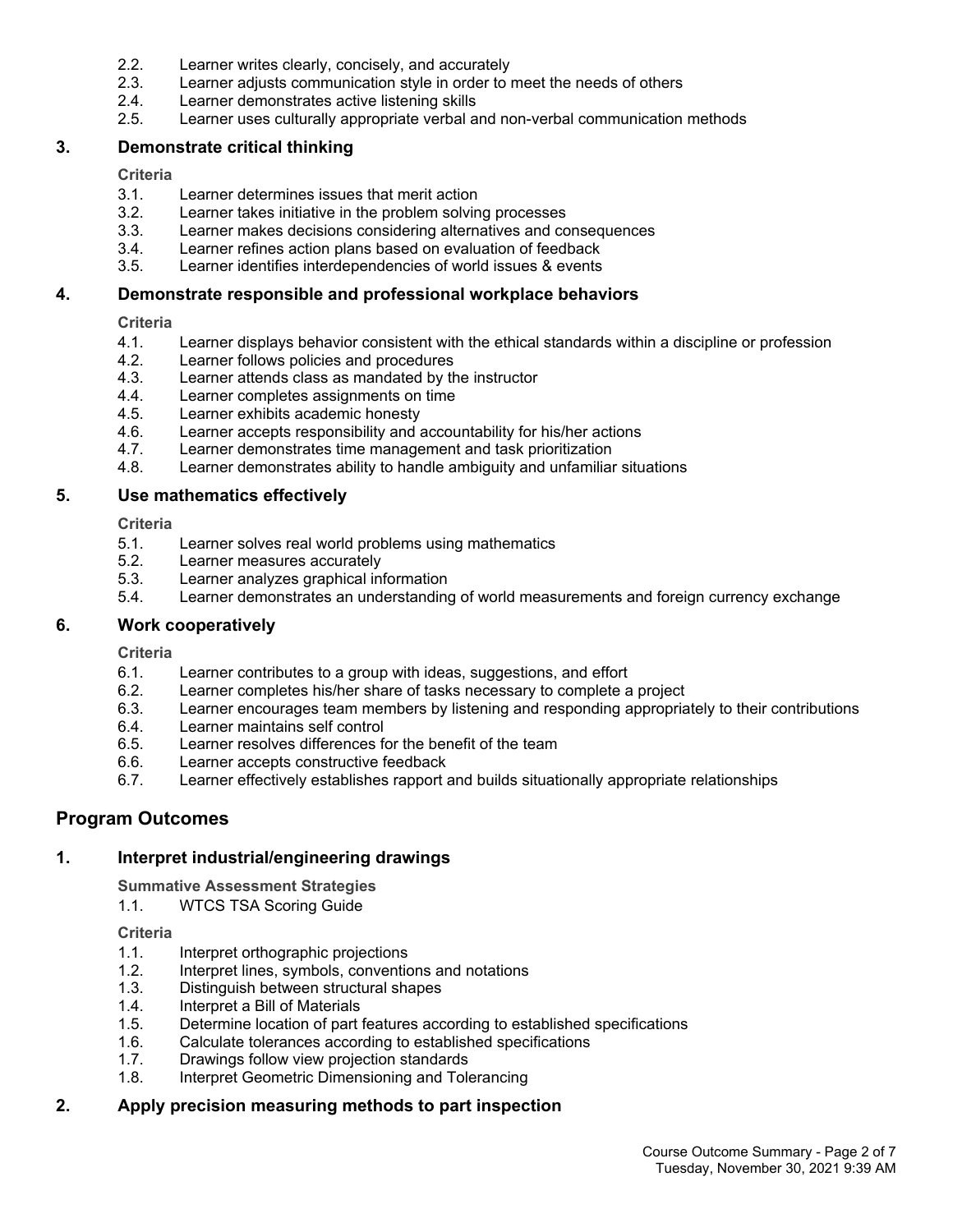## **Summative Assessment Strategies**

2.1. WTCS TSA Scoring Guide

## **Criteria**

- 2.1. Select correct measuring tool for job requirements
- 2.2. Demonstrate care of precision measuring equipment according to established procedures
- 2.3. Convert English/metric measurements
- 2.4. Use standard industry measurement terminology
- 2.5. Perform precision measurement according to established procedures

## **3. Perform advanced machine tool equipment set-up and operation**

**Summative Assessment Strategies**

- 3.1. WTCS TSA Scoring Guide
- 3.2. given an engineering drawing

## **Criteria**

- 3.1. Select and load tools according to the requirements of the job
- 3.2. Select and set-up various work-holding devices for complex parts
- 3.3. Verify machine set-up
- 3.4. Verify proper application of speeds and feeds
- 3.5. Operate machine tools according to established procedures
- 3.6. Complete project within specified timeframe
- 3.7. Take action to optimize machine tool operation

## **4. Perform advanced programming, set-up and operation of CNC Machine Tools**

**Summative Assessment Strategies**

4.1. WTCS TSA Scoring Guide

## **Criteria**

- 4.1. Utilize CAD/CAM software to create programs
- 4.2. Write G&M code programs according to standards
- 4.3. Load the correct program into the machine
- 4.4. Verify the accuracy of the CNC program
- 4.5. Demonstrate selection, loading, entering, and verification of work and tool offsets
- 4.6. Execute program
- 4.7. Adjust speeds and feeds to optimize CNC machining conditions

## **5. Perform advanced CNC machining operations**

**Summative Assessment Strategies**

5.1. WTCS TSA Scoring Guide

**Criteria**

- 5.1. Troubleshoot CNC machine operations
- 5.2. Create advanced process plans
- 5.3. Perform multi-axis operations
- 5.4. Perform one or more alternative CNC machining processes as defined by local industry needs.

## **Course Competencies**

## **1. Solve common fraction and mixed number problems.**

**Linked Core Abilities** Apply learning Communicate effectively Demonstrate critical thinking Demonstrate responsible and professional workplace behaviors Use mathematics effectively Work cooperatively

**Linked Program Outcomes** Interpret industrial/engineering drawings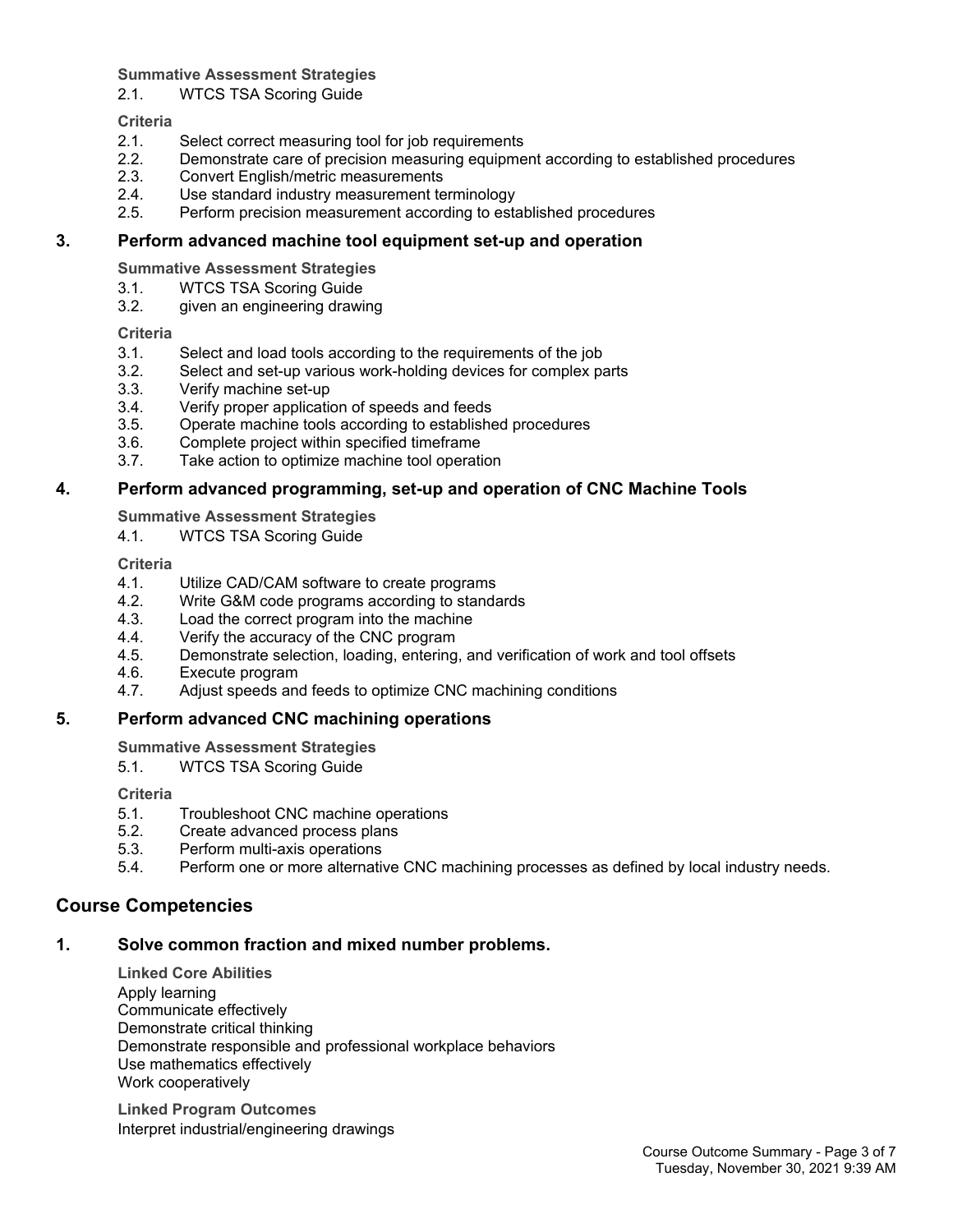Apply precision measuring methods to part inspection Perform advanced machine tool equipment set-up and operation

#### **Assessment Strategies**

- 1.1. Skillbuilder Exercise
- 1.2. Written Test

#### **Criteria**

*Your performance will be successful when:*

- 1.1. learner submits the assignment.
- 1.2. you can solve common fraction and mixed number problems.
- 1.3. learner completes the unit test.

**Learning Objectives**

- 1.a. Express fractions in lowest terms.
- 1.b. Express fractions as equivalent fractions.
- 1.c. Express improper fractions as mixed numbers.
- 1.d. Determine lowest common denominators.
- 1.e. Add, subtract, multiply and divide fractions and mixed numbers.
- 1.f. Perform combinations of operations with fractions using a calculator.

#### **2. Solve decimal fractions problems.**

**Linked Core Abilities**

Apply learning Communicate effectively Demonstrate critical thinking Demonstrate responsible and professional workplace behaviors Use mathematics effectively Work cooperatively

**Linked Program Outcomes**

Interpret industrial/engineering drawings Apply precision measuring methods to part inspection Perform advanced machine tool equipment set-up and operation

#### **Assessment Strategies**

- 2.1. Skillbuilder Exercise
- 2.2. Written Test

**Criteria**

*Your performance will be successful when:*

- 2.1. learner submits the assignment.
- 2.2. you can solve decimal fraction problems.
- 2.3. learner completes the unit test.

#### **Learning Objectives**

- 2.a. Write decimal numbers in word form.
- 2.b. Convert common fractions to decimal fractions.
- 2.c. Add and subtract combinations of decimals, mixed decimals, and whole numbers.
- 2.d. Multiply and divide combinations of decimals, mixed decimals, and whole numbers.
- 2.e. Perform combination of operations with decimals using a calculator.

#### **3. Solve powers and root problems.**

**Linked Core Abilities** Apply learning Communicate effectively Demonstrate critical thinking Demonstrate responsible and professional workplace behaviors Use mathematics effectively Work cooperatively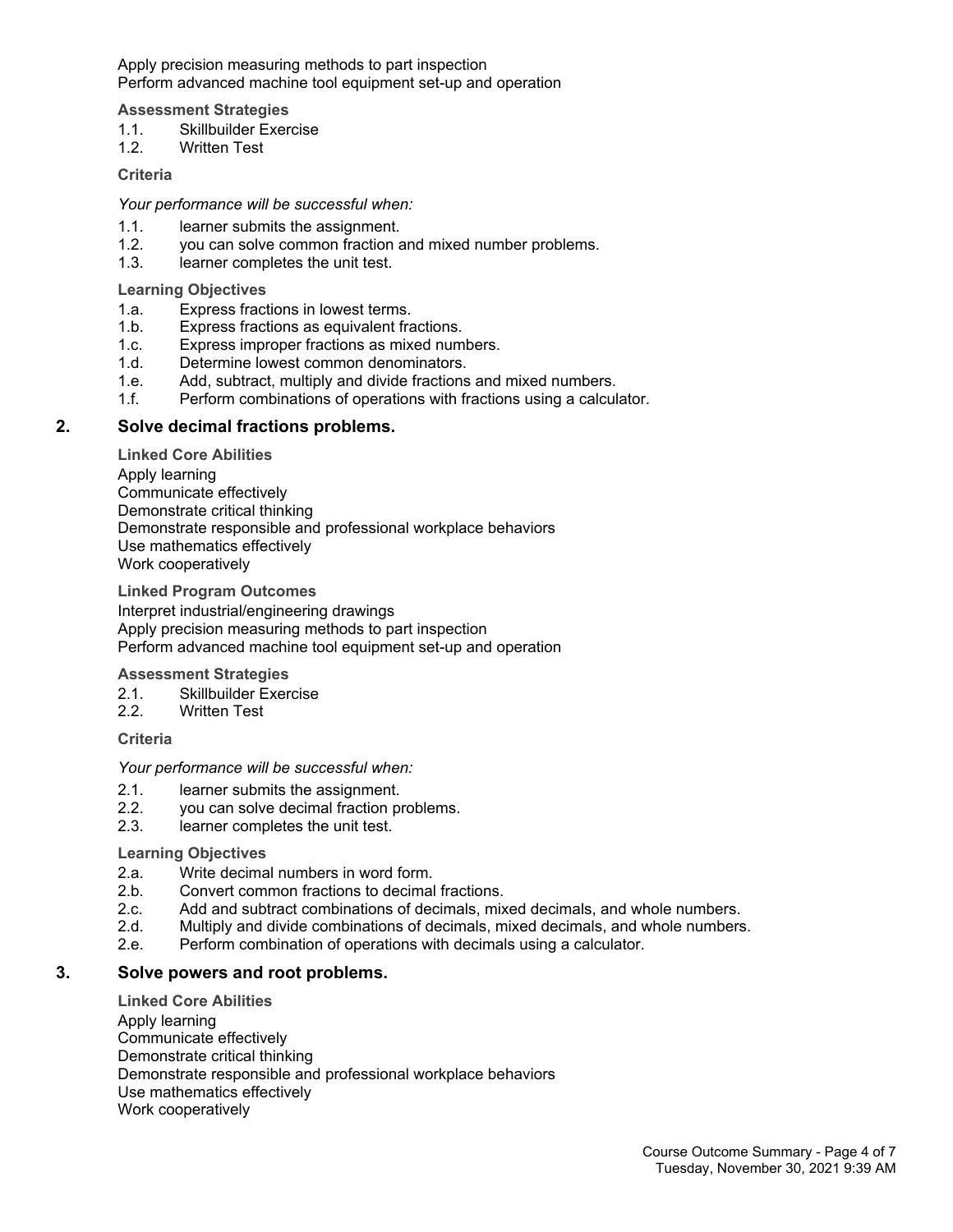### **Assessment Strategies**

- 3.1. Skillbuilder Exercise
- 3.2. Written Test

## **Criteria**

## *Your performance will be successful when:*

- 3.1. learner submits the assignment.
- 3.2. you can solve power and root problems.
- 3.3. learner completes the unit test.

## **Learning Objectives**

- 3.a. Solve problems that involve combinations of powers with other basic operations
- 3.b. Solve problems consisting of combinations of operations by applying the order of operations.
- 3.c. Perform individual operations of addition, subtraction, multiplication, division, powers, and roots with decimals using a calculator.

## **4. Solve basic percentage problems.**

**Linked Core Abilities** Apply learning Communicate effectively Demonstrate critical thinking Demonstrate responsible and professional workplace behaviors Use mathematics effectively Work cooperatively

**Assessment Strategies**

- 4.1. Skillbuilder Exercise<br>4.2 Written Test
- Written Test

## **Criteria**

*Your performance will be successful when:*

- 4.1. learner submits the assignment.
- 4.2. you can solve basic percentage problems.
- 4.3. learner completes the unit test.

## **Learning Objectives**

- 4.a. Express decimal fractions and common fractions as percent.
- 4.b. Express percent as decimal fractions and common fractions.
- 4.c. Solve simple and complex percentage practical applications in which two of the three parts are given.

## **5. Convert Inch and Metric units.**

**Linked Core Abilities**

Apply learning Communicate effectively Demonstrate critical thinking Demonstrate responsible and professional workplace behaviors Use mathematics effectively Work cooperatively

**Linked Program Outcomes** Interpret industrial/engineering drawings Apply precision measuring methods to part inspection

## **Assessment Strategies**

- 5.1. Skillbuilder Exercise
- 5.2. Written Test

**Criteria**

*Your performance will be successful when:*

5.1. learner submits the assignment.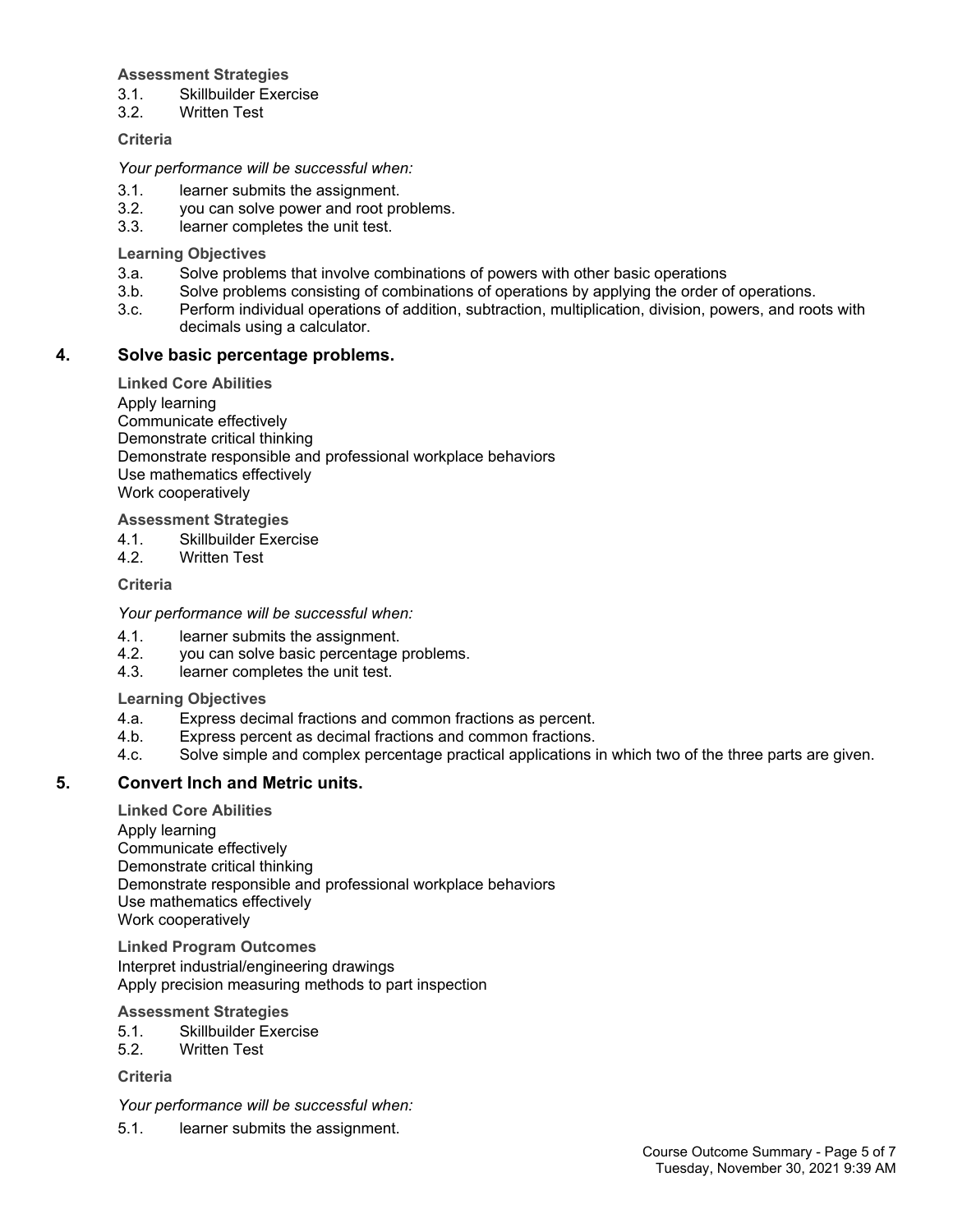- 5.2. you can convert inch and metric units.
- 5.3. learner completes the unit test.

**Learning Objectives**

- 5.a. Determine the degree of precision of and given number.
- 5.b. Compute total tolerance and maximum and minimum limits of dimensions.
- 5.c. Compute maximum and minimum clearance and interference of mating parts.

### **6. Interpret measurement scales for linear measuring tools.**

**Linked Core Abilities**

Apply learning Communicate effectively Demonstrate critical thinking Demonstrate responsible and professional workplace behaviors Use mathematics effectively Work cooperatively

**Linked Program Outcomes** Interpret industrial/engineering drawings Apply precision measuring methods to part inspection

#### **Assessment Strategies**

- 6.1. Skillbuilder Exercise
- 6.2. Written Test

#### **Criteria**

#### *Your performance will be successful when:*

- 6.1. learner submits the assignment.
- 6.2. you can read common measurement scales.
- 6.3. learner completes the unit test.

#### **Learning Objectives**

- 6.a. Measure lengths using fractional-inch, decimal-inch, and metric scales.
- 6.b. Read measurements set on a decimal-inch vernier caliper and vernier height gage.
- 6.c. Read settings from the barrel, thimble, and vernier scales of a 0.0001- inch micrometer.
- 6.d. Determine proper gage block combinations for specified customary or metric system dimensions.

## **7. Interpret symbols used in algebraic expressions.**

#### **Linked Core Abilities**

Apply learning Communicate effectively Demonstrate critical thinking Demonstrate responsible and professional workplace behaviors Use mathematics effectively Work cooperatively

**Linked Program Outcomes** Perform advanced machine tool equipment set-up and operation

#### **Assessment Strategies**

- 7.1. Skillbuilder Exercise
- 7.2. Written Test

## **Criteria**

#### *Your performance will be successful when:*

- 7.1. learner submits the assignment.
- 7.2. you can solve basic algebraic equations.
- 7.3. learner completes the unit test.

#### **Learning Objectives**

- 7.a. Express word statements as algebraic expressions.
- 7.b. Evaluate algebraic expressions by substituting numbers for symbols.